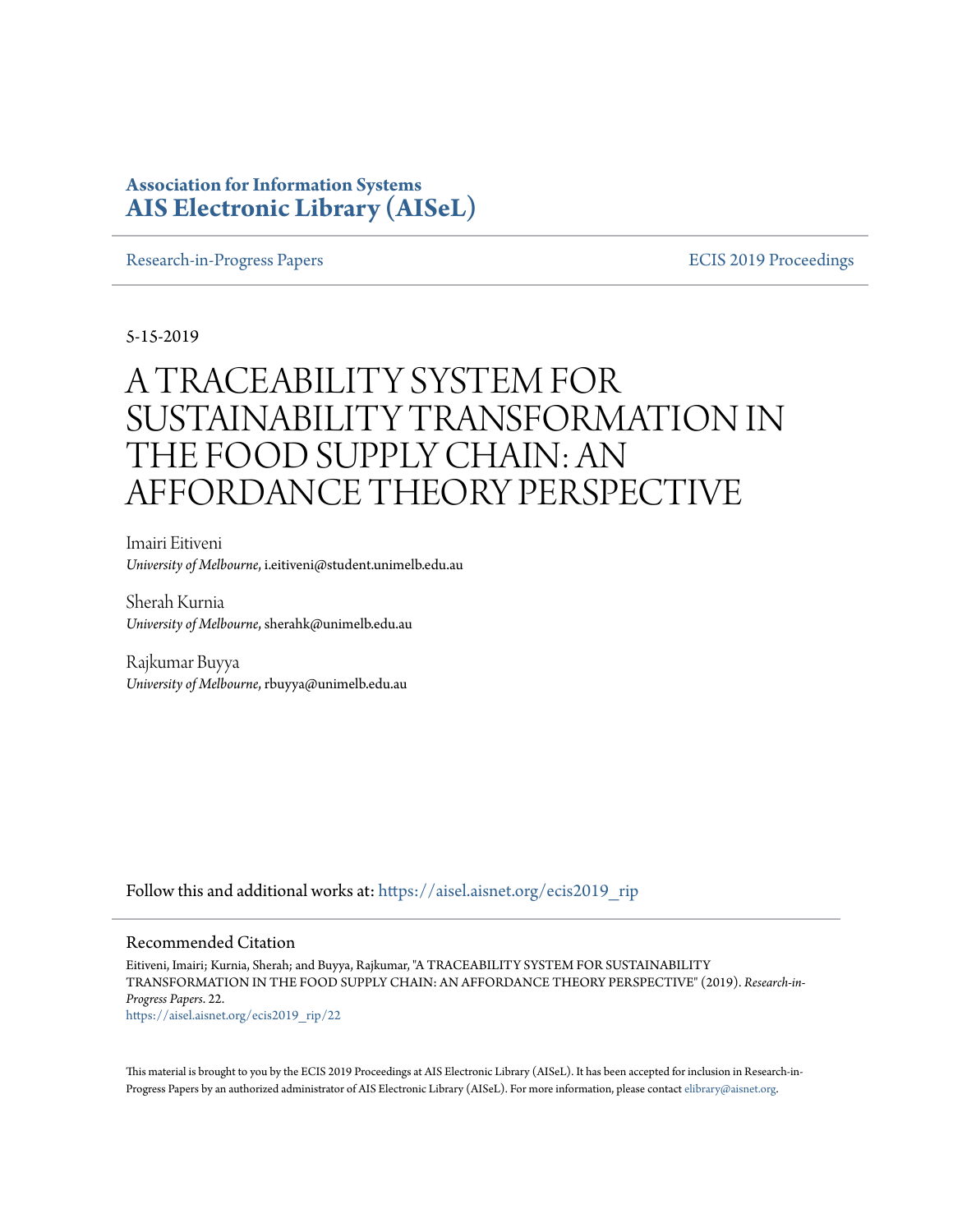# **A TRACEABILITY SYSTEM FOR SUSTAINABILITY TRANSFORMATION IN THE FOOD SUPPLY CHAIN: AN AFFORDANCE THEORY PERSPECTIVE**

#### *Research in Progress*

Eitiveni, Imairi, University of Melbourne, Melbourne, Australia, [i.eitiveni@student.unimelb.edu.au](mailto:i.eitiveni@student.unimelb.edu.au)

Kurnia, Sherah, University of Melbourne, Melbourne, Australia, [sherahk@unimelb.edu.au](mailto:sherahk@unimelb.edu.au) Buyya, Rajkumar, University of Melbourne, Melbourne, Australia, [rbuyya@unimelb.edu.au](mailto:rbuyya@unimelb.edu.au)

# **Abstract**

*A traceability system is an increasingly important tool within the agri-food sector. It provides information visibility across the supply chain. Nevertheless, information provided by most traceability systems is related to food quality and safety. Environmental and broader social related information is limited. In this research-in-progress paper, we applied affordance theory to propose a research model that explains how an electronic-based traceability system provides possibilities for actions/affordances which can be actualised to achieve sustainable supply chains that create economic, environmental and social benefits simultaneously. In this paper, we first identify affordances provided by the traceability system investigated and explain various factors that affect their actualisation. Then we develop a model based on an extensive analysis of literature and interviews with manufacturers and suppliers involved in three food supply chains in Indonesia. The paper also provides practical guidance for implementing an electronic traceability system to transform food supply chains to make them more sustainable.*

*Keywords: traceability, affordance, sustainability, supply chain*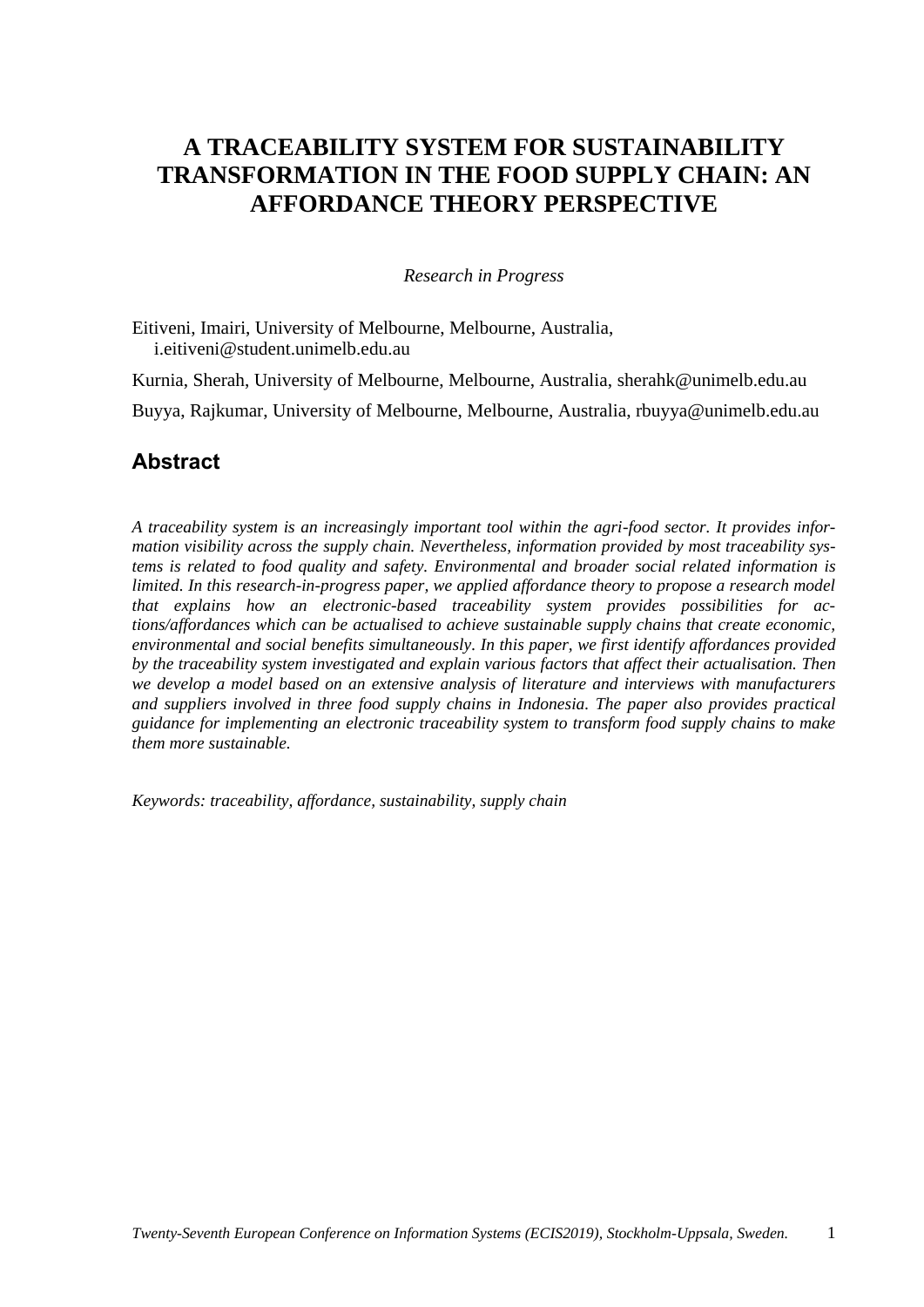# **1 Introduction**

Nowadays, traceability is considered a crucial factor in food supply chains, mainly due to several food safety incidents. In 2008, the salmonella outbreak from the Peanut corporation in the United States caused one of the largest food recalls in its history following nine deaths and 637 illness (Layton & Miroff, 2009). In 2018, Australia faced a nationwide food contamination scare as needles found inside various kinds of fruits (ABC, 2018). To anticipate these types of incidents, the European Union has made food traceability mandatory to enable quick recall. It requires organisations in the food sector to be able to identify the origin of each of their products (Pappa, Iliopoulos, & Massouras, 2018).

However, the main purpose of this traceability effort has been to ensure food quality and safety (Dabbene, Gay, & Tortia, 2013). Other social and environmental dimensions such as deforestation, the use of harmful materials in farming practices, and underpaid workers have been mainly ignored (Mol & Oosterveer, 2015). Meanwhile, there has been growing expectations that organisations should engaged in sustainable supply chain practices to improve their economic, environmental and social impacts simultaneously. Sustainability considerations in food production and delivery have become a factor affecting consumers' purchasing decision. Thus, organisations in food supply chains are pressured to conduct responsible practices and communicate them to customers (Mol & Oosterveer, 2015).

Surprisingly, traceability for addressing sustainability is underexplored and it is unclear as to what extent it has been implemented. Although food traceability has been widely discussed in the literature (Bosona & Gebresenbet, 2013; Farooq, Tao, Alfian, Kang, & Rhee, 2016), studies that assess both social and environmental objectives have been limited. Similarly, the use of electronic-based traceability system has been limited to ensuring food safety and food quality (Doluschitz, Engler, & Hoffmann, 2009; Farooq et al., 2016) while the use of such systems to trace and track sustainable practices within the supply chain has been rare.

In this study, we define a traceability system as an information system (IS) that is used to identify and trace the history, distribution, and location of food products that take into account the economic, environmental, and social factors. We use the Affordance theory to examine how traceability systems may be used to support sustainability transformation within the food supply chain. Despite its potential to understand the technology-actor relationships required in enabling sustainability transformation, no study has applied affordance theory to investigate a traceability system. The research question of this paper is: *how does a traceability system enable sustainability transformation in the food supply chain?*

To answer this question, an initial model was developed based on an extensive literature review. The model was then refined using preliminary data collected in a field study involving interviews and observations in three food manufacturers and their suppliers in Indonesia that have integrated traceability system into their business processes.

This paper is structured as follows. First, we present a literature review on sustainability and traceability. Then, we explain the methodology used in the study, followed by the introduction of the research model that explains how the traceability system might contribute to achieving a sustainable supply chain. Subsequently, we end the paper with conclusions and outline the next step of our study.

# **2 Literature Review**

### **2.1 Sustainable Supply Chain Management and Traceability**

Sustainable supply chain management (SSCM) is defined as "management of material, information, and capital flows as well as cooperation among firms along the supply chain while taking into account economic, environmental, and social factors which are derived from customer and stakeholder requirements" (Seuring and Müller 2008, p. 2). Based on its definition, the goal of SSCM is to alter the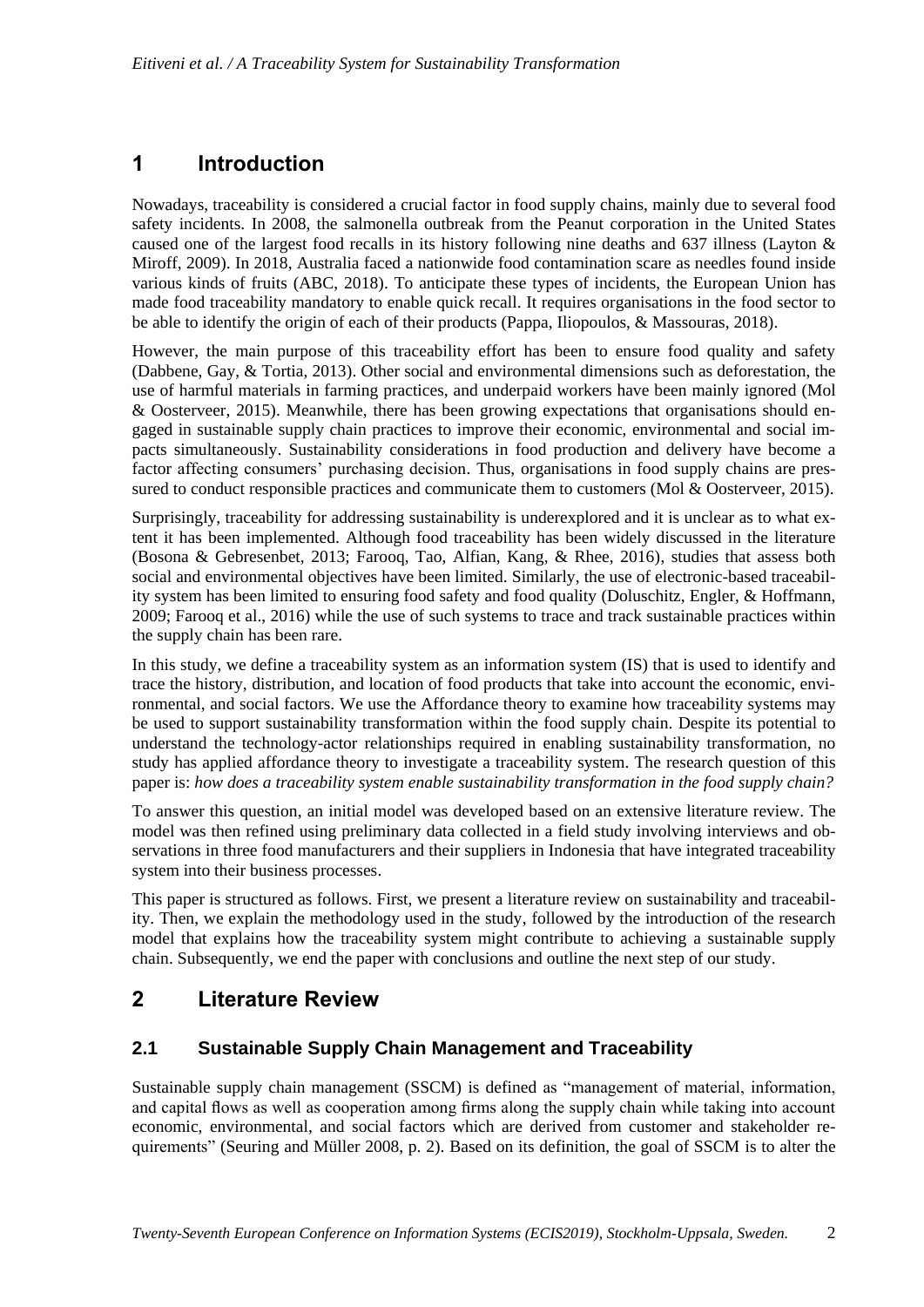current operation of a supply chain by simultaneously integrating social, environmental, and economic objectives in its activities (Gold et al. 2009), which is what we referred to in this paper as sustainability transformation. To achieve this, SSCM relies on seamless information sharing across the supply chain to ensure sustainable practices are conducted (Badurdeen et al., 2009). One of the critical forms of information sharing in SSCM is traceability (Pagell & Wu, 2009).

Traceability is the capability to track something (Merriam-Webster, 2019). In the healthcare context, it is concerned with the ability to track drugs, medical devices, disease transmission routes, and associated events (Cheng, Kuo, & Zhou, 2018; Klein & Stolk, 2018). In software development, traceability focuses on ensuring alignment between requirement, design, and source code during software development life cycle (Mohan, Xu, Cao, & Ramesh, 2008; Ramesh & Jarke, 2001). In the food and supply chain contexts, traceability is defined as "the ability to identify and trace the history, distribution, location, and application of products, parts, and materials to ensure the reliability of sustainability claims" (ISO, 1994). Despite its definition, traceability typically supports the social objective of SSCM, especially consumer health and safety (Pappa et al., 2018; Ringsberg, 2015). Traceability ensures food safety and food quality through early detection of foodborne disease, food degradation, and contamination of food products. Few papers address this issue via the use of technology. Farooq et al. (2016) built a system that integrated RFID and sensor to monitor food distribution network in an attempt to avoid food contamination. Doluschitz et al. (2009) developed an IT solution to track the origin of meat and meat product and assess the system mainly based on the economic aspect.

Yet, these studies do not incorporate broader social and environmental considerations such as deforestation, habitat degradation, and farmers welfare, in tracking the origin of a food product. These objectives are still difficult to achieve via existing traceability systems (Wognum, Bremmers, Trienekens, van der Vorst, & Bloemhof, 2011). Only a limited number of systematic analyses of traceability systems for sustainability in the food supply chain has been found (Mol & Oosterveer, 2015). Our research aims to fill the current knowledge gap by investigating how traceability system can be used to achieve sustainable supply chain from the perspective of affordance theory.

### **2.2 Affordance Theory: Affordance Existence, Perception, and Actualisation**

Affordance is defined as "all action possibilities or capabilities latent in the environment, independent of the individual's ability to recognise them, but always in relation to the actors and therefore dependent on their capabilities" (Stendal, Thapa, & Lanamaki, 2016, p. 1). It arises from an interaction between an actor and technology. It is also situated, which means the perception and actualisation of an affordance are highly influenced by historical, social and organisational settings (Zheng & Yu, 2016).

Affordance theory has been contextualised in various fields such as e-commerce (Bang, Lee, & Han, 2014; Tan, Tan, & Pan, 2016), learning (Canning, Payler, Horsley, & Gomez, 2017), and healthcare (Burton-Jones & Volkoff, 2017; Savoli & Barki, 2016). A number of researchers have conceptualised affordances in various artefacts such as social media (Argyris & Monu, 2015; Zheng & Yu, 2016), ehealth IS (Strong et al., 2014), and business intelligence system (Glowalla, Rosenkranz, & Sunyaev, 2014). In IS research, the term affordance is defined as "…the possibilities for goal-oriented action afforded to specified user groups by technical objects" (Markus & Silver, 2008, p. 622). It is a useful lens to examine how people perceive affordance provided by an IT artefact and how they are willing to change their routines to materialise that affordance (Leonardi, 2011). Based on the existing literature, Volkoff and Strong (2018) propose six principles for using affordance theory in IS research. We apply their principles in developing our model, as explained in Section 4.

Few studies have made a notable contribution about contextualisation of affordance theory in SSCM. The studies of Hanelt, Busse, and Kolbe (2017) and Seidel, Recker, and Brocke (2013) suggested, in total, six information technology (IT) affordances in supporting sustainability transformation. Nonetheless, their studies were limited to an organisational boundary. Eitiveni, Kurnia, and Rajkumar (2018) proposed a model that shows how IT can eventually lead to the creation of a sustainable supply chain. Although useful, their study did not investigate a specific IS and still at a conceptual level with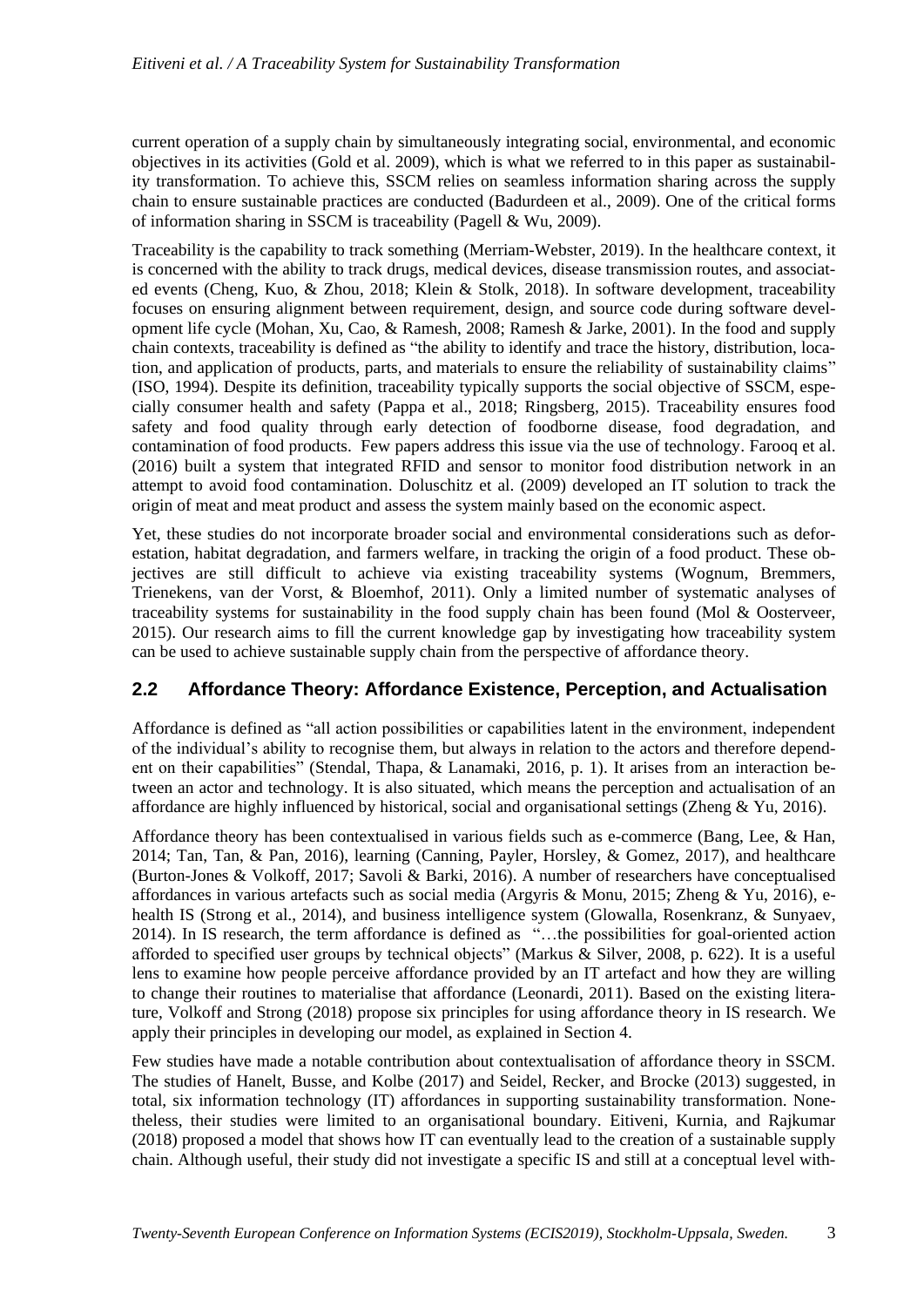out empirical evidence. We expand and improve their model by contextualising IT affordances using traceability systems as an example of IS.

# **3 Research Methodology**

This study examines the use of a traceability system in SSCM within the food industry in a developing country. It is a complex and multidimensional phenomenon. Thus, a qualitative study is chosen as it can capture the contextual richness of the real-world settings (Yin 2016). It also requires no control of behavioural events and focuses on contemporary events. Hence, case study is the most appropriate method (Yin, 2009). To maximise the ability to draw conclusions and external validity, this study employs a multiple case study approach. It encompasses three manufacturers and their suppliers that form three case studies, as can be seen in Table 1.

| Case | <b>Manufacturer</b> | Role of the interviewee in manufacturer companies       | No. of suppliers |
|------|---------------------|---------------------------------------------------------|------------------|
|      | Company A           | Director of Supply Chain Division, Director of Sustain- | Four             |
|      |                     | ability, Field Officer, Corporate Affairs manager.      |                  |
| 2    | Company B           | Vice President Commercial Sustainability, Field Of-     | Four             |
|      |                     | ficer, Sustainability Lead Analyst, Head of Engagement  |                  |
|      |                     | and Grievance Handling, Traceability Head.              |                  |
|      | Company C           | IT Technology Director, Supply Development Director     | Two              |

*Table 1. Overview of Case Study Participants*

The participants were selected based on the availability of sustainability reports and recognition for their sustainability commitment and success shown in publicly available documents. They were contacted via email and phone. Upon permission, interviews were conducted, recorded and transcribed. Otherwise, notes were taken. There were 21 interviews with 2-5 interviewees from manufacturers and one from each supplier. We interviewed the owner in each supplier since they are small organisations and the owners manage the daily operations. We asked about their sustainability practices, their use and adoption of the traceability system. Furthermore, we asked their permission for direct observations of the site and business operations and took notes (Merriam  $\&$  Tisdell, 2016). We also collected relevant documents for further analysis.

Within-case analysis was conducted using open, axial, and selective coding procedures. Open coding consisted of a number of passes through the data and creation of tentative labels for chunks of data that summarised the meaning that emerge from data. When saturation was reached, we started axial coding by identifying the relationships among themes that had emerged. In selective coding, we identified the categories that completely represent all the data. Then, cross-case analysis was conducted by comparing and contrasting the three cases to obtain more comprehensive and generalisable insights.

# **4 How Traceability System Affordances Lead to Achieving Sustainability Goals**

We contextualise the capability development for SSCM model proposed by Eitiveni et al. (2018) using the context of the food supply chain in Indonesia. We extended the IT affordance construct in their model following the six principles proposed by Volkoff and Strong (2018) as summarised in Table 2.

| No. | Principle (pp $236-237$ ) | The application in our study                                                                 |
|-----|---------------------------|----------------------------------------------------------------------------------------------|
|     |                           | "An Affordance arises from the We separate the features of traceability system and the       |
|     |                           | user/artefact relation, not just actor perspective. Together, they provide possibilities for |
|     | from the artefact."       | action. We also explain how an actor's perspective influ-                                    |
|     |                           | ences the perception and actualisation of the affordances                                    |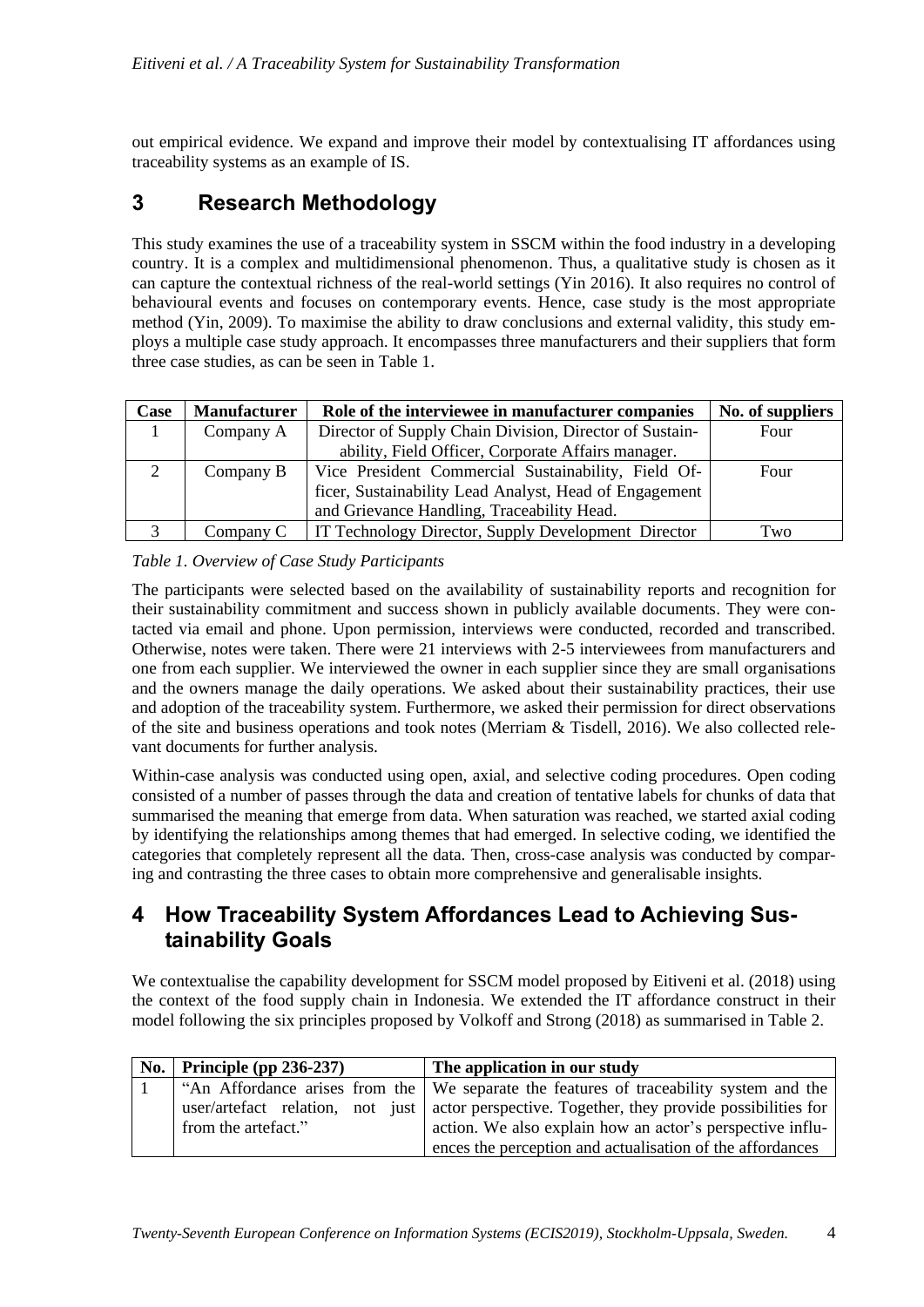| 2              | "Maintain the distinction between"   | We explicitly distinguish affordance existence and        |
|----------------|--------------------------------------|-----------------------------------------------------------|
|                | an affordance and its actualiza-     | how it can be actualised.                                 |
|                | tion."                               |                                                           |
| 3              | "Focus on the action, not the state" | We carefully selected the appropriate level of granular-  |
|                | or condition reached after taking    | ity for the affordances that are free from tiresome low-  |
|                | the action"                          | er level affordances while still focusing on the action   |
| $\overline{4}$ | "Select an appropriate level(s) of   | instead of the state after taking the action              |
|                | granularity for the affordances."    |                                                           |
| $\overline{5}$ | "Identify all salient affordances"   | We subtly discuss the interactions among affordances in   |
|                | and how they interact"               | Section 4.1 such as how monitoring performance af-        |
|                |                                      | fordance enables supporting improvement affordance.       |
| 6              | "Recognize social forces that af-    | We identified a network of organisational collaborators   |
|                | fect affordance actualization"       | that provide the social and institutional environment and |
|                |                                      | acknowledge their roles in actualising the affordances    |

*Table 2. How we applied affordance theory in this study (Volkoff and Strong 2018)*

The actions collectively may lead to the development of SSCM required capabilities. Consequently, these capabilities may lead to SSCM practices. Finally, these practices collectively contribute to achieving organisational sustainability goals.

The proposed research model is shown in Figure 1 and explained below.



*Figure 1. Affordances of the Traceability System Contributing to Sustainability Goals* 

### **4.1 Affordance Existence**

Cross-case analysis revealed six important features of the traceability system used by the case organisations, such as (1) structured data entry form, (2) record transaction data, (3) print receipt, (4) Identify farmers using QR code, (5) progress dashboard, and (6) map of the plantation areas. These features are available in mobile and desktop versions. All three cases show that when an actor visits a plantation, he can use a mobile device to record the data. This is important because most of the plantations are located in remote areas where transportation and network infrastructure are inadequate.

In all three cases, the actors are smallholder farmers, manufacturers and business customers. For data collection, the manufacturers employed field agents to visit farmers at their plantations. They collected data including farmer profile, the labour involved, finance, environmental practices, sustainability practices adoption, certification, training, and transaction details. They also record the size and the polygon form of the plantation. This data provides traceability to the farm as the formal address of a farm might not be available. Whenever a farmer sells his crops, an actor scans his card, which displayed a QR code, to identify his identity. Then that actor inputted relevant data of the crops. This data was stored and archived for future and further processing. Farmers could access their profile and their transaction details. Manufacturers could track their purchases. Customers could trace the origin of the product up to plantation.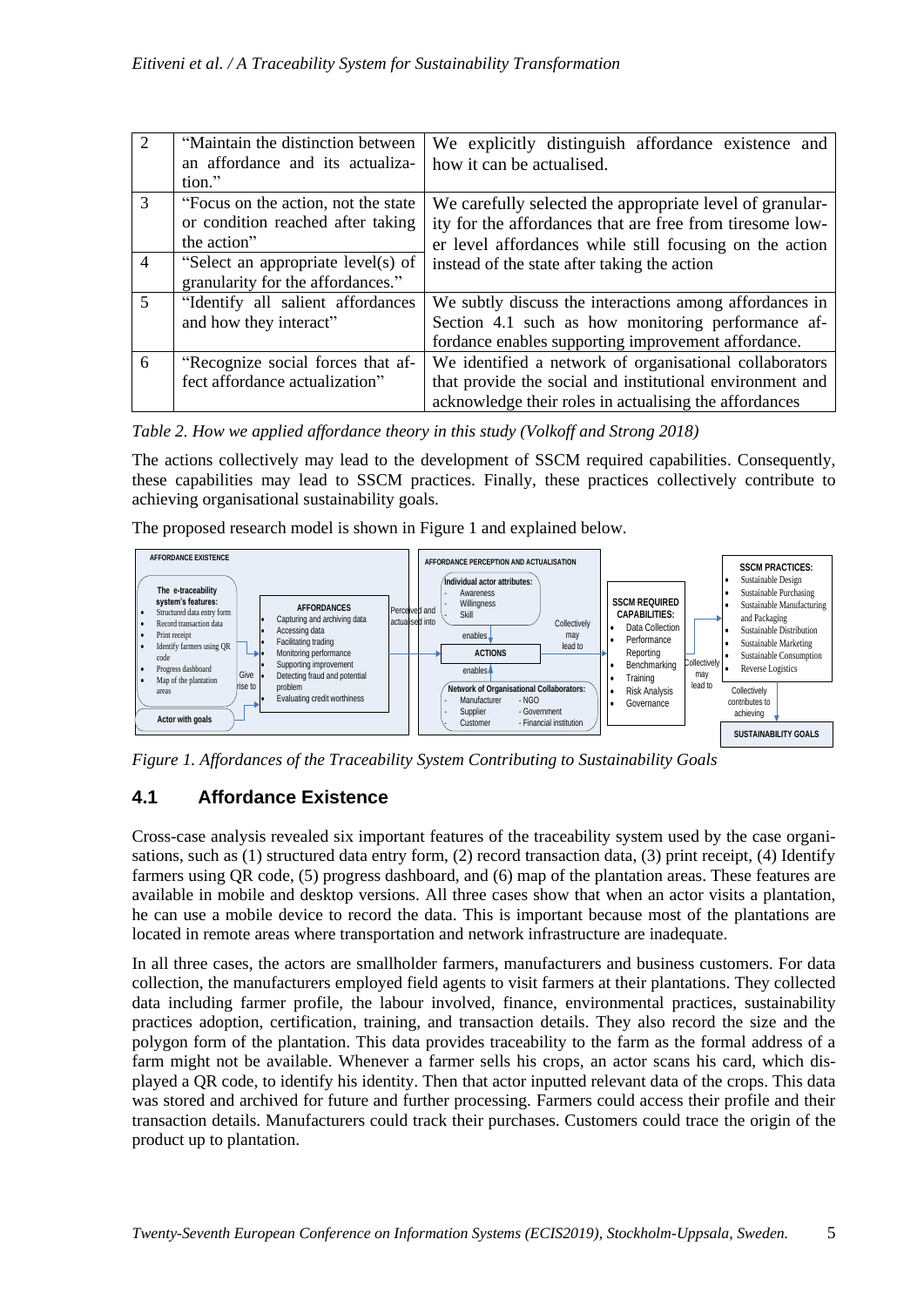Based on cross-case analysis, we identified seven affordances from the use of the traceability system by the actors. These include:

**Capturing and archiving digital data**. Our study found that the lack of appropriate data is one of the main barriers in transforming supply chains to be more sustainable. The traceability system provides structured data entry forms and database to allows the capturing and storing digital data. Via the use of this system, the supply chain members have actual data on which they can act upon.

**Accessing data from anywhere**. Since the traceability system is available in mobile and desktop versions, it allows access to data whenever it is needed which leads to the improvement of timely information visibility across the supply chain. This is especially important to convince the customer that the supply chain is conducting sustainable practices.

**Facilitating trading**. The traceability system facilitates trading through features such as farmer identification and transaction recording. For each transaction, the farmer's identity is verified through scanning his QR code embedded card. Then, other relevant information such as the amount and quality of the crops are recorded in the system. This affordance, when actualised, contributes to eliminating intermediaries in a supply chain which leads to better income for the farmers.

**Monitoring performance**. Our study confirmed that one of the problems in achieving sustainability in a food supply chain is the low productivity of smallholder farmers. The traceability system provides a dashboard that shows the performance of these farmers based on their profile and their transaction records. This affordance serves as the basis for recommending improvement.

**Supporting improvement**. Based on the transactions, certifications, and training data, the system provides recommendations for improvement for each or a group of farmers. Possible training includes sustainable farming practices, financial literacy, and certification preparation.

**Detecting fraud and potential problem**. The traceability system provides a map of each of plantation. This map could be overlaid with other types of data such map of mangrove areas or protected forests. A set of rules can also be programmed into the system to detect fraud such as when a farmer sells crops more than the maximum capability of his plantation.

**Evaluating creditworthiness**. One of the main barriers to conducting sustainable practices is the investment needed to provide relevant technologies, infrastructures, and expertise. The traceability system records the profile of the farmers and their transaction. This data can be analysed to evaluate creditworthiness of a specific farmer.

### **4.2 Affordances Perception and Actualisation**

Affordance perception is an actor's perception of possibility for actions using a particular object/tool (Pozzi, Pigni, & Vitari, 2014). Case studies analysis revealed that an actor may choose to act upon this perceived opportunity for action creating affordance actualisation. The perception and actualisation of affordances are influenced by several factors such as an individual actor's perspective and a network of organisational collaborators.

### **4.2.1 The Actor Perspective**

In term of the individual actor perspective, we identified several factors affecting affordance actualisation, including (1) awareness of the ability of the potential of a traceability system to support sustainability transformation, (2) willingness to share data, and (3) skill to operate the system.

Participants from company B stated that previously, several attempts to trace raw materials to plantation had failed. One of the reasons is the remote location of the plantations and its associated infrastructure barriers such as lack of appropriate roads and internet connection. When the traceability pilot project began, field agents were sent to plantation areas to collect data. They were equipped with mobile devices to capture the location and data of the farmers. Since mobile devices are easy to bring,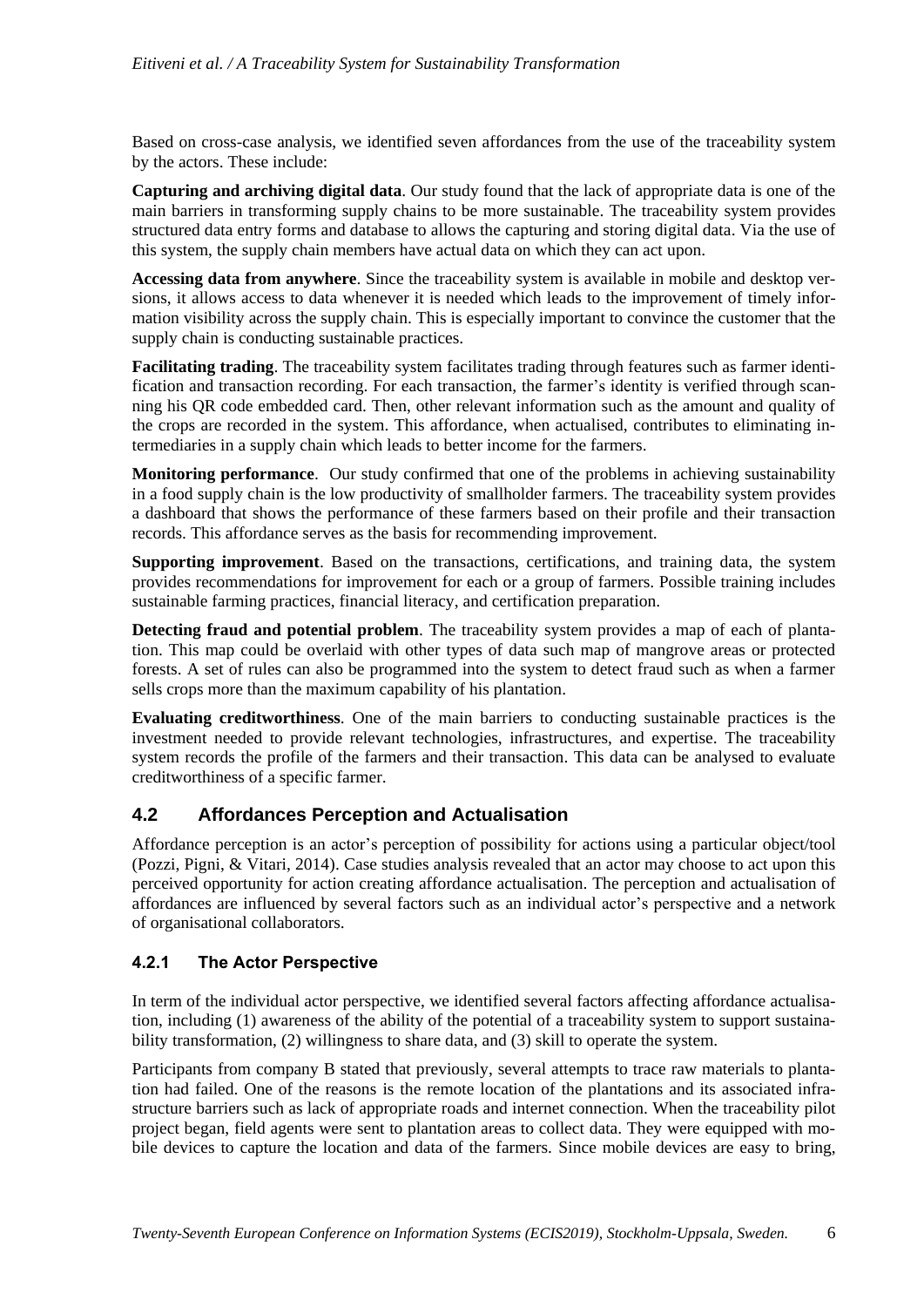they can overcome the location barriers. Data can be uploaded later when a network is available. Traceability started with an awareness of the possible action offered by mobile technology to address location barriers as stated by one of our interviewees: *"Some of our locations are very remote. We don't have an internet connection and phone connection in some areas. A lot of people in the industry doesn't realise the full potential of IT or the traceability system to overcome this." (Vice President Commercial Sustainability, Company B)*

Our case studies further indicate that sustainability starts with traceability because it provides the portrait of the real condition. Traceability relies on data collection. Thus, the willingness to share data is crucial. Our data revealed that one of the challenges in traceability is the reluctance to share data. People are afraid to share data with a fear that another party would have taken advantage of them financially. Hence, traceability could not be achieved if people do not want to share their data, as stated by one of our interviewees: *"Transparency is the key. You need to be transparent to address the issue. If there is any problem, to address the issue, you need the information. The effort in getting connected and transparency to farmers is the key." (Vice President Commercial Sustainability, Company B)*

Our study indicated that the capability to operate the system enhances the actualisation of the affordances offered. Accordingly, when an actor lacks the capacity to operate the system and he does not act upon it appropriately, he will be unwilling to process further. So, it is recommended for a user to seek help when facing difficulty. An interviewee stated: *"We need competence and skill. If all of our [human] resources have the expected competence and skill, we can use the system to oversee the sustainability implementation". (Owner, Supplier of Company A)*

#### **4.2.2 The Environment: Network of Organisational Collaborators**

Cross-case analysis revealed that a network of collaborators is necessary to enable the actualisation of affordances provided by the traceability system in supporting sustainability transformation. This network involves manufacturers, its supplier, customer, non-governmental organisation (NGO), government, and bank. In our study, we found that manufacturers are the main driver of the sustainability implementation in a supply chain. If the top management of the manufacturer has the commitment and long-term goals, beyond immediate economic outcome, they are likely to consider integrating sustainability into their strategy. Then, their commitment would be translated into actionable programs implemented by the employees. Hence, employees should also be trained and motivated to internalise sustainability into their day to day activities.

While our interviewees from manufacturers stated that conducting sustainability within their organisation is relatively less complicated, convincing their suppliers to join sustainability initiative is a challenging task. This is mainly due to the investment that the suppliers should commit, which involves new technologies, capacity building, infrastructures, and business process re-engineering. The manufacturers usually make several efforts such as specifying in the contract about integrating sustainability aspects in some of the suppliers' activities, conducting supplier development programs, and intensifying the communication with them. However, commitment from suppliers is necessary, since they are the one who should carry out the program.

While manufacturers have been found as the primary driver in the sustainability implementation in the supply chain, it is the pressure from the business customers who ignite the initiative. A customer plays an important part to provide demand for sustainable products. Furthermore, the willingness of a customer to pay (a portion of) the sustainability effort including the traceability system or provide other resources are also a crucial enabler for the sustainability adoption.

Many reactions from customers are influenced by NGOs' campaigns. NGOs have played a critical part in increasing awareness of sustainability issues such as deforestation, waste, child labour, and social conflicts in a supply chain. In our study, the manufacturers are working with NGOs to address their concerns. Not only, that NGOs can police the sustainability implementation by the supply chain members, they can also support supplier development programs through training and consultancy.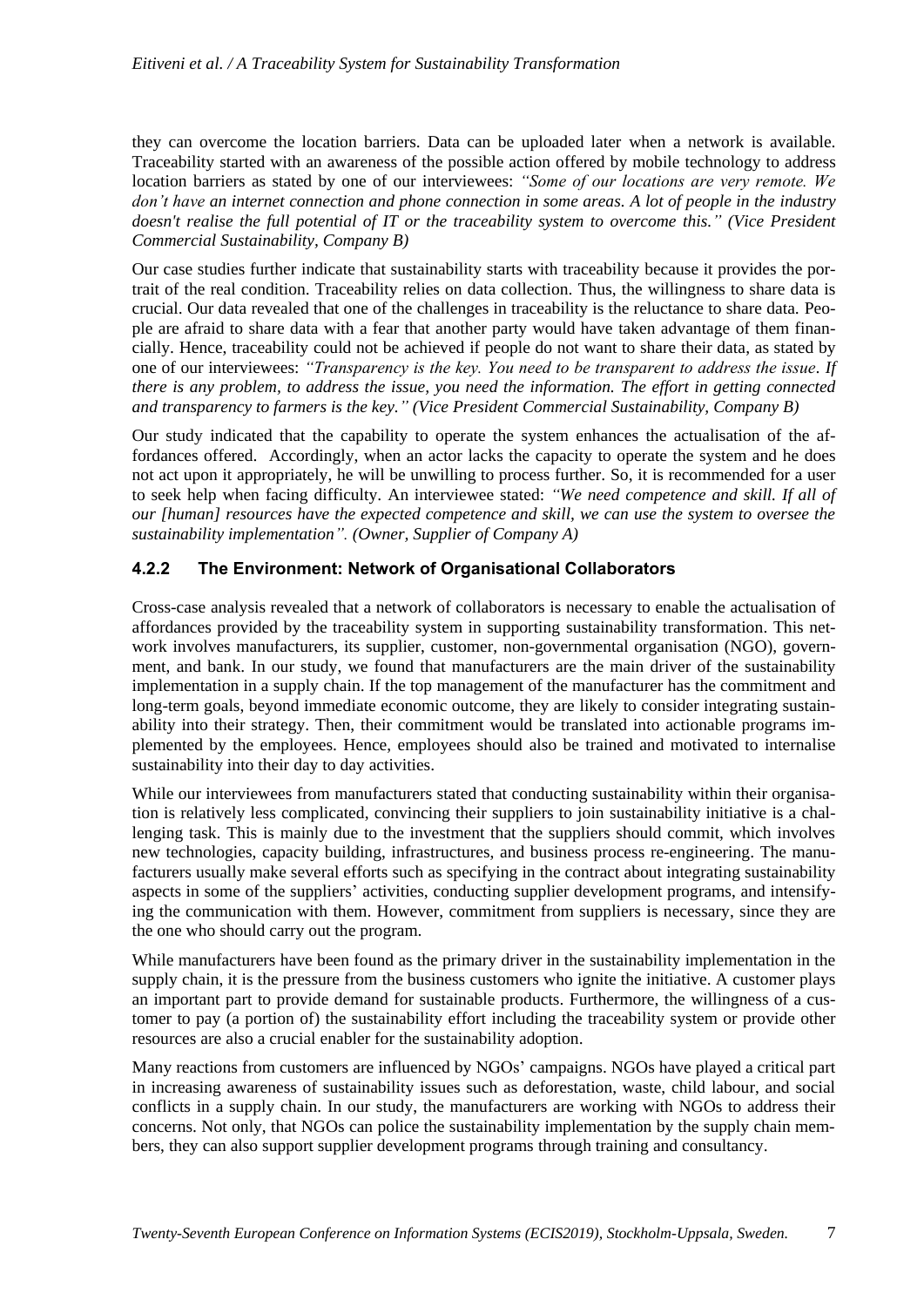Likewise, the role of the government is equally important. Government acts as a regulator, controller, provider, and facilitator in sustainability transformation. First, the government should provide appropriate regulation about sustainability and traceability. They might pursue further by incentivising the organisations that behave responsibly. Second, they must control the implementation of sustainability since the maturity of organisations is different. Third, the government should provide infrastructure to enable traceability such as telecommunication coverage and roads in remote areas. Finally, the government can also facilitate various stakeholders, even competing organisations, to gain perspectives and capabilities from all relevant stakeholders.

The role of a financial institution has not been mentioned in SSCM literature. In fact, their role is essential. In Indonesia, companies who behave unsustainably could not get loans from banks. When they want to become more sustainable, organisations need to invest in technology, people, and other infrastructure. A financial institution could provide a loan to support this initiative. They might further encourage sustainability transformation by giving lower interest for organisations involved.

# **5 Conclusions and Further Research**

In this study, we have applied Affordance theory to understand how a traceability system can be used in the food supply chain. Traceability in the food supply chain has been studied for decades. Nevertheless, until currently, it is mainly to address social issues such as ensuring food safety and food quality to ensure customer health. We identify the affordances for environmental and broader social objectives exist in the traceability system. We propose seven affordances originating in it that are required in sustainability transformations. We also explore how the actor and environment influence the actualisation of these affordances. We show how these affordances are realised which enable more sustainable work practices. While the results are specific to the traceability system implementation in the food supply chain, it offers a template for affordance actualisation applications in other areas.

Our findings also show that the perception of affordance provided by traceability system influences actors to change their belief and practices. Previously, traceability for sustainability transformation is believed to be extremely difficult due to various reasons including the remote location of plantations. Since traceability system affords actors to capture and access data from anywhere, this view starts to dematerialise. Furthermore, the traceability system is able to detect fraud which discourages actors to conduct deceitful actions.

Understanding the actor perspective might contribute to the IS design. IS designer should make the affordances explicit for the actor to perceive them. Furthermore, our study shows that unwillingness to share data inhibit the actualisation of affordances offered by the traceability system. Thus, we might need to engage relevant stakeholders and communicate with them about the importance of the system and how it will benefit them. This study also highlights the importance of user training to support the actualisation of these affordances.

The actualisation of these affordances to support sustainability transformation is not merely driven by technology, but also a network of organisations. These non-technical aspects might explain the unexpected or unintended outcomes since the effect of IT implementation is not deterministic. At least one organisation needs to drive the sustainability implementation across its supply chain. This organisation should have substantial power over other members. The customer should provide a market for sustainable products. While NGO provides control and resources, the government creates a conducive environment to conduct sustainable practices via the appropriate legislation and infrastructures. Bank provides support and incentive financially.

In the next step of our study, we will analyse affordances arise from multiple IS used in sustainability transformation. Then, we will identify the SSCM practices and the required capabilities. The final model will explain how IS enables the achievement of sustainability goals through sustainable supply chain practices within food supply chains using Affordance theory as a theoretical lens.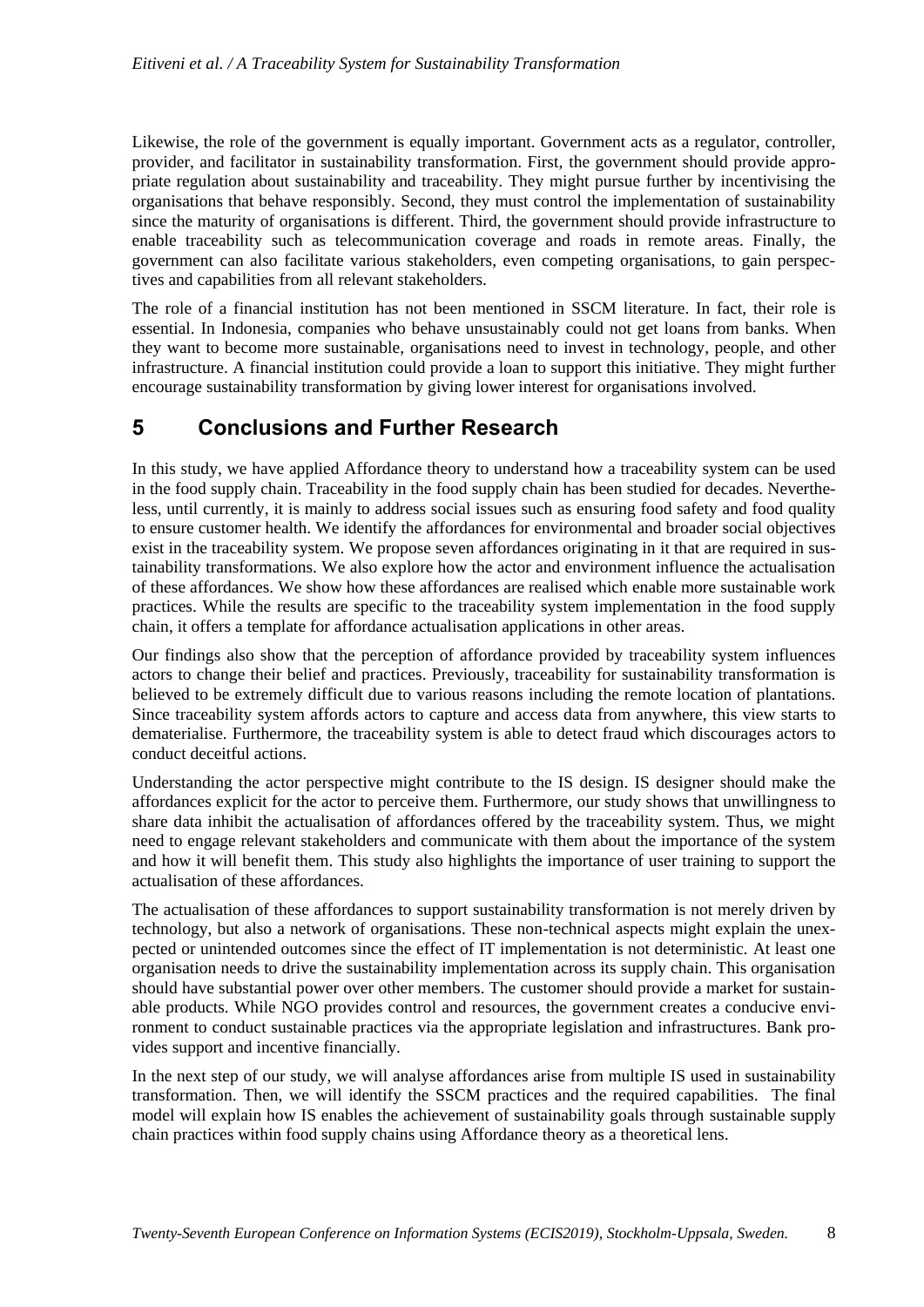### **6 References**

- ABC. (2018, 17 September 2018). Strawberry needle: Copycat case prompts warning from authorities to cut up fruit. Retrieved from [https://www.abc.net.au/news/2018-09-13/strawberry-recall](https://www.abc.net.au/news/2018-09-13/strawberry-recall-needle-found-in-fruit/10240956)[needle-found-in-fruit/10240956](https://www.abc.net.au/news/2018-09-13/strawberry-recall-needle-found-in-fruit/10240956)
- Argyris, Y. A., & Monu, K. (2015). Corporate Use of Social Media: Technology Affordance and External Stakeholder Relations. *Journal of Organizational Computing and Electronic Commerce, 25*(2), 140-168. doi:10.1080/10919392.2015.1033940
- Badurdeen, F., Iyengar, D., Goldsby, T. J., Metta, H., Gupta, S., & Jawahir, I. S. (2009). Extending total life-cycle thinking to sustainable supply chain design. *International Journal of Product Lifecycle Management, 4*(1/2/3), 49-67.
- Bang, Y., Lee, D.-J., & Han, K. (2014). Access Affordance of Mobile Technology in e-Commerce: Change of Purchase Time Dispersion. *Thirty Fifth International Conference on Information Systems*.
- Bosona, T., & Gebresenbet, G. (2013). Food traceability as an integral part of logistics management in food and agricultural supply chain. *Food Control, 33*(32-48). doi:10.1016/j.foodcont.2013.02.004
- Burton-Jones, A., & Volkoff, O. (2017). How Can We Develop Contextualized Theories of Effective Use? A Demonstration in the Context of Community-Care Electronic Health Records. *Information Systems Research, 28*(3), 468-489. doi:10.1287/isre.2017.0702
- Canning, N., Payler, J., Horsley, K., & Gomez, C. (2017). An innovative methodology for capturing young children's curiosity, imagination and voices using a free app: Our Story. *International Journal of Early Years Education, 25*(3), 292-307. doi:10.1080/09669760.2017.1353953
- Cheng, C. H., Kuo, Y. H., & Zhou, Z. (2018). Tracking Nosocomial Diseases at Individual Level with a Real-Time Indoor Positioning System. *J Med Syst, 42*(11), 222. doi:10.1007/s10916-018- 1085-4
- Dabbene, F., Gay, P., & Tortia, C. (2013). Traceability issues in food supply chain management: A review. *Biosystems Engineering, 20*, 65-80. doi:10.1016/j.biosystemseng.2013.09.006
- Doluschitz, R., Engler, B., & Hoffmann, C. (2009). Quality assurance and traceability of foods of animal origin: major findings from the research project IT FoodTrace. *Journal für Verbraucherschutz und Lebensmittelsicherheit, 5*(1), 11-19. doi:10.1007/s00003-009-0527-9
- Eitiveni, I., Kurnia, S., & Rajkumar, B. (2018). *IT-Enabled Capabilities for Sustainable Supply Chain Management: An Affordance Theory Perspective.* Paper presented at the 22nd Pacific Asia Conference on Information Systems, Yokohama, Japan.
- Farooq, U., Tao, W., Alfian, G., Kang, Y.-S., & Rhee, J. (2016). ePedigree Traceability System for the Agricultural Food Supply Chain to Ensure Consumer Health. *Sustainability, 8*(9). doi:10.3390/su8090839
- Glowalla, P., Rosenkranz, C., & Sunyaev, A. (2014). *Evolution of IT Use: A Case of Business Intelligence System Transition*. Paper presented at the Thirty Fifth International Conference on Information Systems, Auckland, New Zealand.
- Hanelt, A., Busse, S., & Kolbe, L. M. (2017). Driving business transformation toward sustainability: exploring the impact of supporting IS on the performance contribution of eco-innovations. *Information Systems Journal, 27*, 463-502. doi:10.1111/isj.12130
- ISO. (1994). Quality Management Systems—Fundamentals and Vocabulary.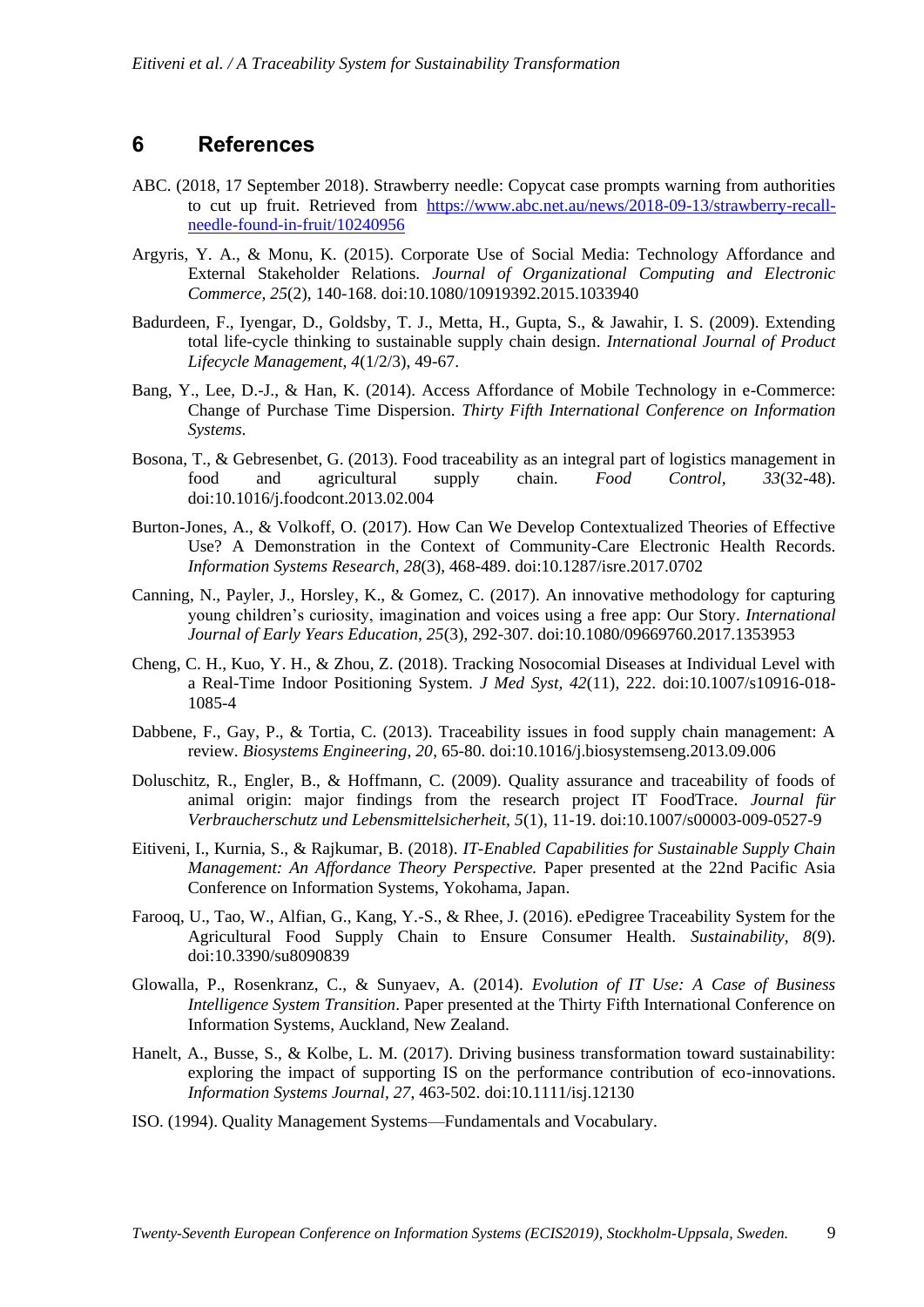- Klein, K., & Stolk, P. (2018). Challenges and Opportunities for the Traceability of (Biological) Medicinal Products. *Drug Saf, 41*(10), 911-918. doi:10.1007/s40264-018-0678-7
- Layton, L., & Miroff, N. (2009, 15 February 2009). The Rise and Fall of a Peanut Empire. Retrieved from [http://www.washingtonpost.com/wp](http://www.washingtonpost.com/wp-dyn/content/article/2009/02/14/AR2009021401758.html)[dyn/content/article/2009/02/14/AR2009021401758.html](http://www.washingtonpost.com/wp-dyn/content/article/2009/02/14/AR2009021401758.html)
- Leonardi, P. M. (2011). When Flexible Routines Meet Flexible Technologies: Affordance, Constraint, and the Imbrication of Human and Material Agencies. *MIS Quarterly, 35*(1), 147-168.
- Markus, M. L., & Silver, M. S. (2008). A Foundation for the Study of IT Effects: A New Look at DeSanctis and Poole's Concepts of Structural Features and Spirit. *Journal of the Association for Information Systems, 9*(10), 609-632.
- Merriam-Webster. (Ed.) (2019).
- Merriam, S. B., & Tisdell, E. J. (2016). *Qualitative Research: A guide to Design and Implementation* (4th ed.). San Fransisco: Jossey-Bass.
- Mohan, K., Xu, P., Cao, L., & Ramesh, B. (2008). Improving change management in software development: Integrating traceability and software configuration management. *Decision Support Systems, 45*(4), 922-936. doi:10.1016/j.dss.2008.03.003
- Mol, A., & Oosterveer, P. (2015). Certification of Markets, Markets of Certificates: Tracing Sustainability in Global Agro-Food Value Chains. *Sustainability, 7*(9), 12258-12278. doi:10.3390/su70912258
- Pagell, M., & Wu, Z. (2009). Building A More Complete Theory of Sustainable Supply Chain Management Using Case Studies of 10 Exemplars. *Journal of supply Chain Management*(April), 37-56.
- Pappa, I. C., Iliopoulos, C., & Massouras, T. (2018). What determines the acceptance and use of electronic traceability systems in agri-food supply chains? *Journal of Rural Studies, 58*, 123- 135. doi:10.1016/j.jrurstud.2018.01.001
- Pozzi, G., Pigni, F., & Vitari, C. (2014). *Affordance Theory in the IS Discipline: a Review and Synthesis of the Literature*. Paper presented at the Twentieth Americas Conference on Information Systems, Savannah.
- Ramesh, B., & Jarke, M. (2001). toward reference model for requirement traceability. *Journal of IEEE Transactions on Software Engineering, 27*(1), 58-93.
- Ringsberg, H. A. (2015). Implementation of global traceability standards: incentives and opportunities. *British Food Journal, 117*(7), 1826-1842. doi:10.1108/bfj-10-2014-0353
- Savoli, A., & Barki, H. (2016). *A Multilevel Perspective on IT Affordances*. Paper presented at the Twenty-Fourth European Conference on Information Systems, İstanbul,Turkey.
- Seidel, S., Recker, J., & Brocke, J. v. (2013). Sensemaking and Sustainable Practicing: Functional Affordances of Information Systems in Green Transformations. *MIS Quarterly, 37*(4), 1275- 1299.
- Stendal, K., Thapa, D., & Lanamaki, A. (2016). *Analyzing the Concept of Affordances in Information Systems*. Paper presented at the 49th Hawaii International Conference on System Sciences, Hawaii.
- Strong, D. M., Johnson, S. A., Tulu, B., Trudel, J., Volkoff, O., Pelletier, L. R., . . . Garber, L. (2014). A Theory of Organization-EHR Affordance Actualization. *Journal of the Association for Information Systems, 15*(2), 53-85.